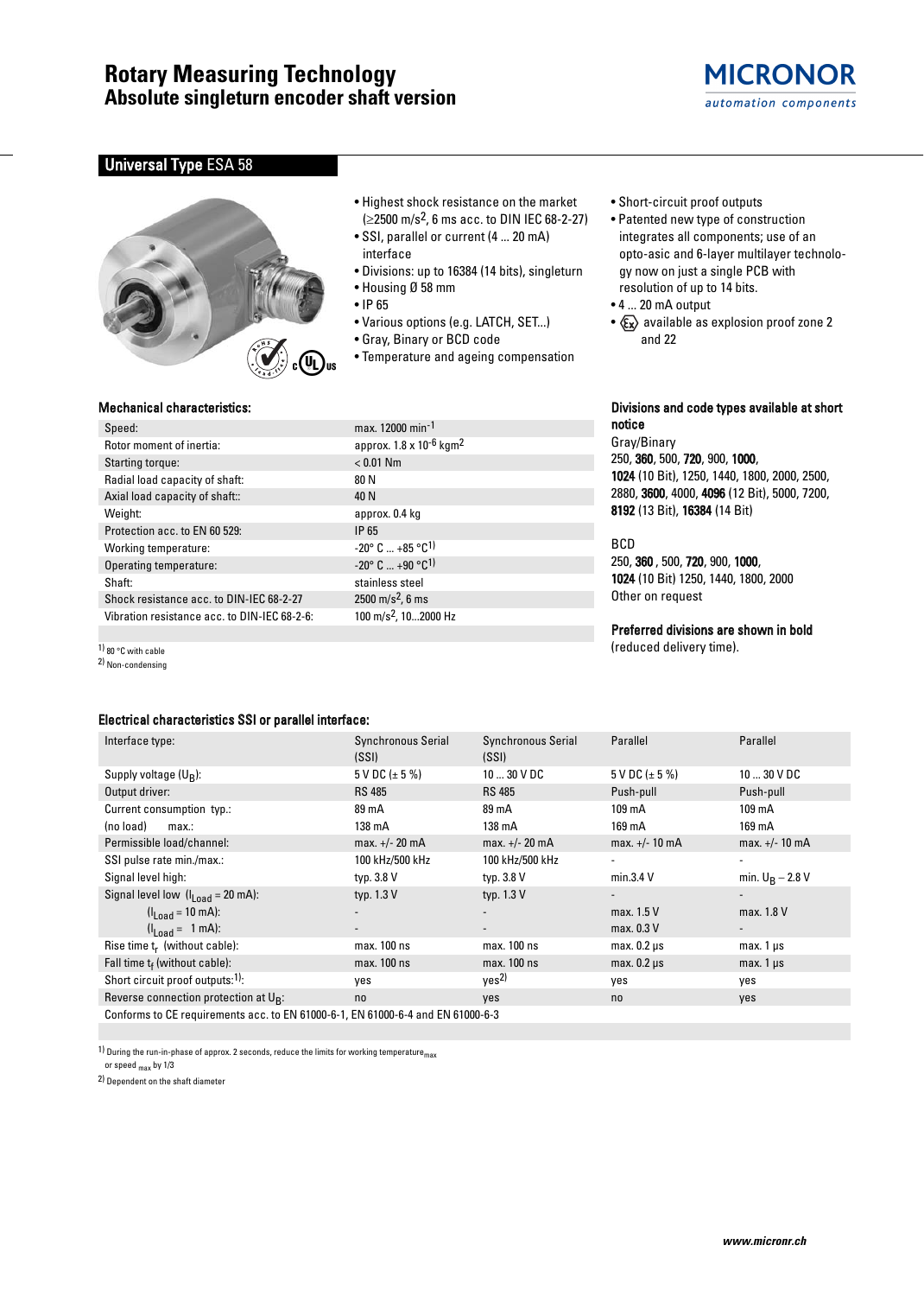

### **Universal Type ESA 58**

#### **Electrical characteristics current interface 4 ... 20 mA**

| Sensor part                                                           |                                                    |               |
|-----------------------------------------------------------------------|----------------------------------------------------|---------------|
| Interface type:                                                       | 420mA                                              | $420$ mA      |
| Supply voltage (U <sub>B</sub> ):                                     | 10  30 V DC                                        | 5 V DC        |
| Current consumption typ.:                                             | 70 mA                                              | 70 mA         |
| (no load) max.:                                                       | 84 mA                                              | 84 mA         |
| Word change frequency:                                                | max. 15.000/s                                      | max. 15.000/s |
|                                                                       |                                                    |               |
| <b>Current loop</b>                                                   |                                                    |               |
| Supply voltage (Us):                                                  | 10  30 V DC                                        |               |
| Analogue signal:                                                      | 420mA                                              |               |
| max. input resistance                                                 |                                                    |               |
| of the input circuit:                                                 | $200 \Omega$ (Us = 10 V), 1 k $\Omega$ (Us = 30 V) |               |
| Measuring rage:                                                       | 0360°                                              |               |
| Max. Failure (25 °C):                                                 | $0.2^{\circ}$                                      |               |
| Resolution:                                                           | 13 Bit                                             |               |
| Building up time:                                                     | $max.2$ ms                                         |               |
| Temperature coefficient:                                              | $0.1^{\circ}/10$ K                                 |               |
| Current if detector error:                                            | $<$ 3.5 mA                                         |               |
| Sensor and current loop are galvanically insulated                    |                                                    |               |
| Conforms to CE requirements acc. to EN 61000-6-1, EN 61000-6-4 and EN |                                                    |               |
| 61000-6-3                                                             |                                                    |               |

#### **Control inputs:**

Up/down input to switch the counting direction

By default, if glancing at the shaft side, absolute encoders deliver increasing code values when shaft rotates clockwise (cw). When the shaft rotates counter-clockwise (ccw), the output delivers accordingly decreasing code values. The same applies to models with current interfaces. When the shaft rotates clockwise, the output delivers increasing current values, and decreasing values when it rotates counter-clockwise.

As long as the Up/down input receives the corresponding signal (high), this feature is reversed. Clockwise rotation will deliver decreasing code/current values while counter-clockwise rotation will delivers increasing code/current values.

| The response time is : | for 5 V DC supply voltage, 0.4 ms    |
|------------------------|--------------------------------------|
|                        | for 10-30 V DC supply voltage, 2 ms. |
|                        |                                      |

#### Switching level of the control inputs:

| Supply voltage: | 5 V DC    | $1030$ V DC |
|-----------------|-----------|-------------|
| low             | < 1.7 V   | $<$ 4.5 V   |
| high            | $>$ 3.4 V | > 8.7 V     |

#### SET input

This input is used to reset (to zero) the encoder. A control pulse (high) sent to this input allows storing the current position value as new zero position in the encoder.

For models equipped with a current interface, the analogue output (4 ... 20 mA) will be set accordingly to the value 4 mA.

Note : before activating the SET input after supplying the encoder with the supply voltage, a counting direction (cw or ccw) must be defined univocally on the Up/down input!

| The response time is : $\,$ | for 5 V DC supply voltage, 0.4 ms            |  |  |
|-----------------------------|----------------------------------------------|--|--|
|                             | for 10 $\dots$ 30 V DC supply voltage, 2 ms. |  |  |

### LATCH input

This input is used to "freeze" the current position value. The position value will be statically available on the parallel output as long as this input will remain active (high).

The response time is : for 5 V DC supply voltage, 140 µs, for 10 ... 30 V DC supply voltage, 200 µs. Supply voltage: 5 V DC 10 ... 30 V DC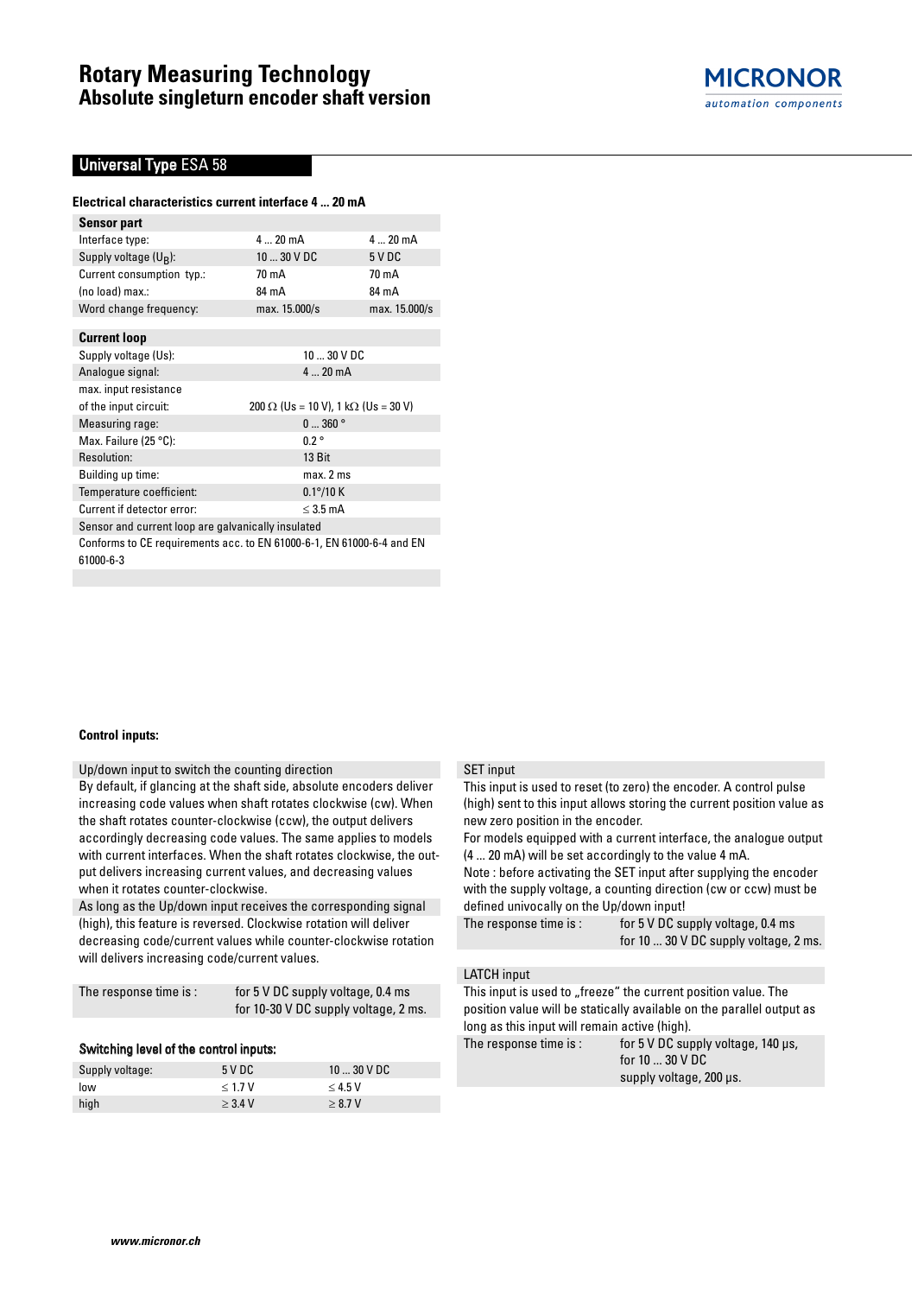### **Universal Type ESA 58**

#### **Terminal assignment (SSI interface with 12pin plug or cable):**

| Sig.: | 0 <sup>V</sup> | $+UB$ | $+T$ | - 1 | $+D$ | $-D$       | <b>ST</b> | <b>VR</b> |    |    |    |           |    |  |
|-------|----------------|-------|------|-----|------|------------|-----------|-----------|----|----|----|-----------|----|--|
| Col.: | WH             | BN    | GN   | YE  | GY   | PK         | <b>BU</b> | <b>RD</b> | BK | VT | GY | <b>RD</b> |    |  |
|       |                |       |      |     |      |            |           |           |    |    | PK | <b>BU</b> |    |  |
| Pin:  |                |       |      |     |      | $6 \theta$ |           |           |    | 10 | .  | 12        | PH |  |

T: Clock signal

new zero position.

VR: Up/down input. As long as this input is active, decreasing

D: Data signal ST: SET input. The current position value is stored as code values are transmitted when shaft turning clockwise.

PH: Plug housing Insulate unused outputs before initial start-up.

#### **Terminal assignment (Parallel interface, up to 13 bits and max. 2 options, 17 pin plug):**

| Sig.  | 0V | $+UB$     |        |     | 3  |           | ხ         | 6         |           | Ō         | g         | 10 <sup>°</sup> | 11 | 12        | 13        | ST/       | VR/       | $\overline{\phantom{a}}$<br>$\qquad \qquad$<br>$\hspace{0.05cm}$ |  |
|-------|----|-----------|--------|-----|----|-----------|-----------|-----------|-----------|-----------|-----------|-----------------|----|-----------|-----------|-----------|-----------|------------------------------------------------------------------|--|
|       |    |           |        |     |    |           |           |           |           |           |           |                 |    |           |           | <b>VR</b> | LH        |                                                                  |  |
| Col.: | WH | <b>BN</b> | GN     | YE. | GY | <b>PK</b> | <b>BU</b> | <b>RD</b> | <b>BK</b> | <b>VT</b> | GY        | <b>RD</b>       | WH | <b>BN</b> | <b>WH</b> | <b>YE</b> | <b>WH</b> |                                                                  |  |
|       |    |           |        |     |    |           |           |           |           |           | <b>PK</b> | <b>BU</b>       | GN | GN        | YE        | <b>BN</b> | GY        |                                                                  |  |
| Pin:  |    |           | າ<br>J |     |    | ◠<br>b    |           | 8         | 9         | 10        |           | 12              | 13 | 14        | 15        | 16        | 17        | <b>PH</b>                                                        |  |
|       |    |           |        |     |    |           |           |           |           |           |           |                 |    |           |           |           |           |                                                                  |  |

### **Terminal assignment (Parallel interface, 14 bits and max. 2 options, cable version):**

| Sig.: | 0V | $+U_B$    |    | <u>_</u> | n<br>ر. | 4  |           | 6         |    | 8  | 9         | 10        | 11 | 12        | 13 | ST/       | VR/ | 14        | $\overline{\phantom{0}}$<br>$\equiv$ |  |
|-------|----|-----------|----|----------|---------|----|-----------|-----------|----|----|-----------|-----------|----|-----------|----|-----------|-----|-----------|--------------------------------------|--|
|       |    |           |    |          |         |    |           |           |    |    |           |           |    |           |    | <b>VR</b> | LH  |           |                                      |  |
| Col.: | WH | <b>BN</b> | GN | YE       | GY      | PK | <b>BU</b> | <b>RD</b> | BK | VT | GY        | <b>RD</b> | WH | <b>BN</b> | WH | YE        | WH  | GY        |                                      |  |
|       |    |           |    |          |         |    |           |           |    |    | <b>PK</b> | BU        | GN | GN        | YE | BN        | GY  | <b>BN</b> |                                      |  |
|       |    |           |    |          |         |    |           |           |    |    |           |           |    |           |    |           |     |           |                                      |  |

#### **Terminal assignment (Parallel interface, 14 bits, 1 option, 17 pin plug):**

|       |                |                   |        |                |    | ______ |   | ____ | .            |    |           |    |    |    |    |     |    |    |  |
|-------|----------------|-------------------|--------|----------------|----|--------|---|------|--------------|----|-----------|----|----|----|----|-----|----|----|--|
| Sig.: | 0 <sub>V</sub> | $+U_B$            |        | $\overline{2}$ | 3  | 4      | 5 | b    | $\mathbf{z}$ | 8  | 9         | 10 | 11 | 12 | 13 | ST/ | 14 | 专  |  |
|       |                |                   |        |                |    |        |   |      |              |    |           |    |    |    |    | VR/ |    |    |  |
|       |                |                   |        |                |    |        |   |      |              |    |           |    |    |    |    | LH  |    |    |  |
| Pin:  |                | <sup>o</sup><br>£ | C<br>ູ |                | J. | b      |   |      | 9            | 10 | 11<br>. . | 12 | 13 | 14 | 15 | 16  | 17 | PH |  |
|       |                |                   |        |                |    |        |   |      |              |    |           |    |    |    |    |     |    |    |  |

 $Sig.: \qquad 1 = MSB; \ 2 = MSB-1; \ 3 = MSB-2 \ etc.$ <br>SET input. The current position value SET input. The current position value is stored as new

#### LH: LATCH input. High active. The current position is "frozen". It is statically available at the parallel output.

PH: Plug housing Insulate unused outputs before initial start-up.

zero position. VR: Up/down input. As long as this input is active, decreasing code values are transmitted when shaft turning clockwise.

#### **Terminal assignment (Current interface 4 ... 20 mA, 12pin plug):**

| Sig.                 |                                                                                                          | 0V | $+UB$ |    |    | $ +$ | ı- | S1 | <b>VR</b>                                                                                                                                                                                         |    |    |    |           |    |
|----------------------|----------------------------------------------------------------------------------------------------------|----|-------|----|----|------|----|----|---------------------------------------------------------------------------------------------------------------------------------------------------------------------------------------------------|----|----|----|-----------|----|
| Col.:                |                                                                                                          | WH | ΒN    | GN | YE | GY   | PК | BU | RD                                                                                                                                                                                                | ΒK | VT | G١ | <b>RD</b> |    |
|                      |                                                                                                          |    |       |    |    |      |    |    |                                                                                                                                                                                                   |    |    | PK | ΒU        |    |
| Pin:                 |                                                                                                          |    |       | 3  |    | 5    | 6  |    | 8                                                                                                                                                                                                 | 9  | 10 | 11 | 12        | PH |
| $+1$ :<br>-l:<br>ST: | Input of the current loop<br>Output of the current loop<br>SET input. The output current is set to 4 mA. |    |       |    |    |      |    |    | Up/down input. As long as this input is active,<br>decreasing current values are transmitted when shaft<br>turning clockwise.<br>Plug housing<br>Insulate unused outputs before initial start-up. |    |    |    |           |    |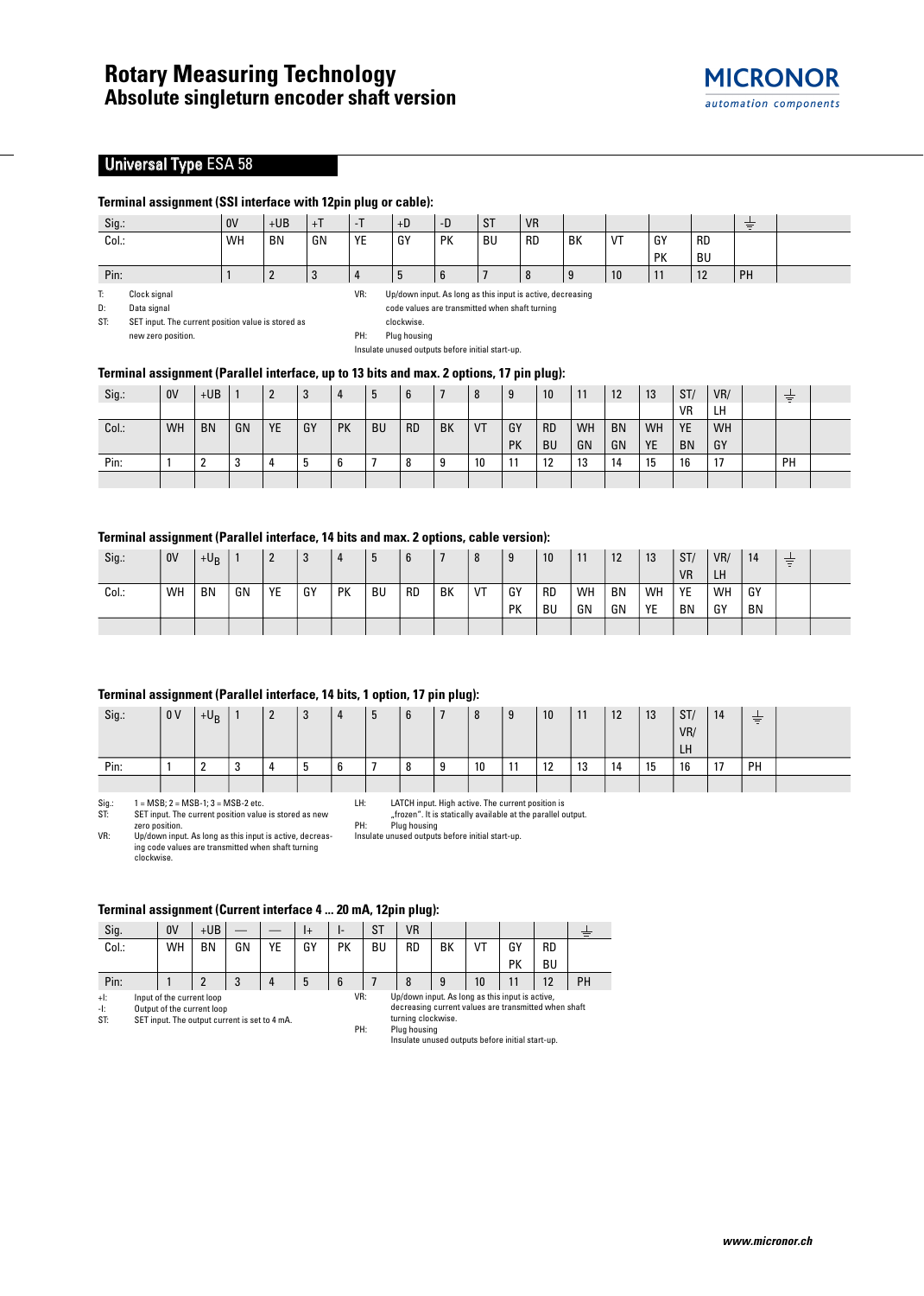# **Rotary Measuring Technology Absolute singleturn encoder shaft version**



## **Universal Type ESA 58**

### Dimensions:

Clamping bracket with Shaft ø 10





Synchronous bracket with shaft ø 6 mm



**Top view of mating side, male contact base:**

12 pin plug 17 pin plug